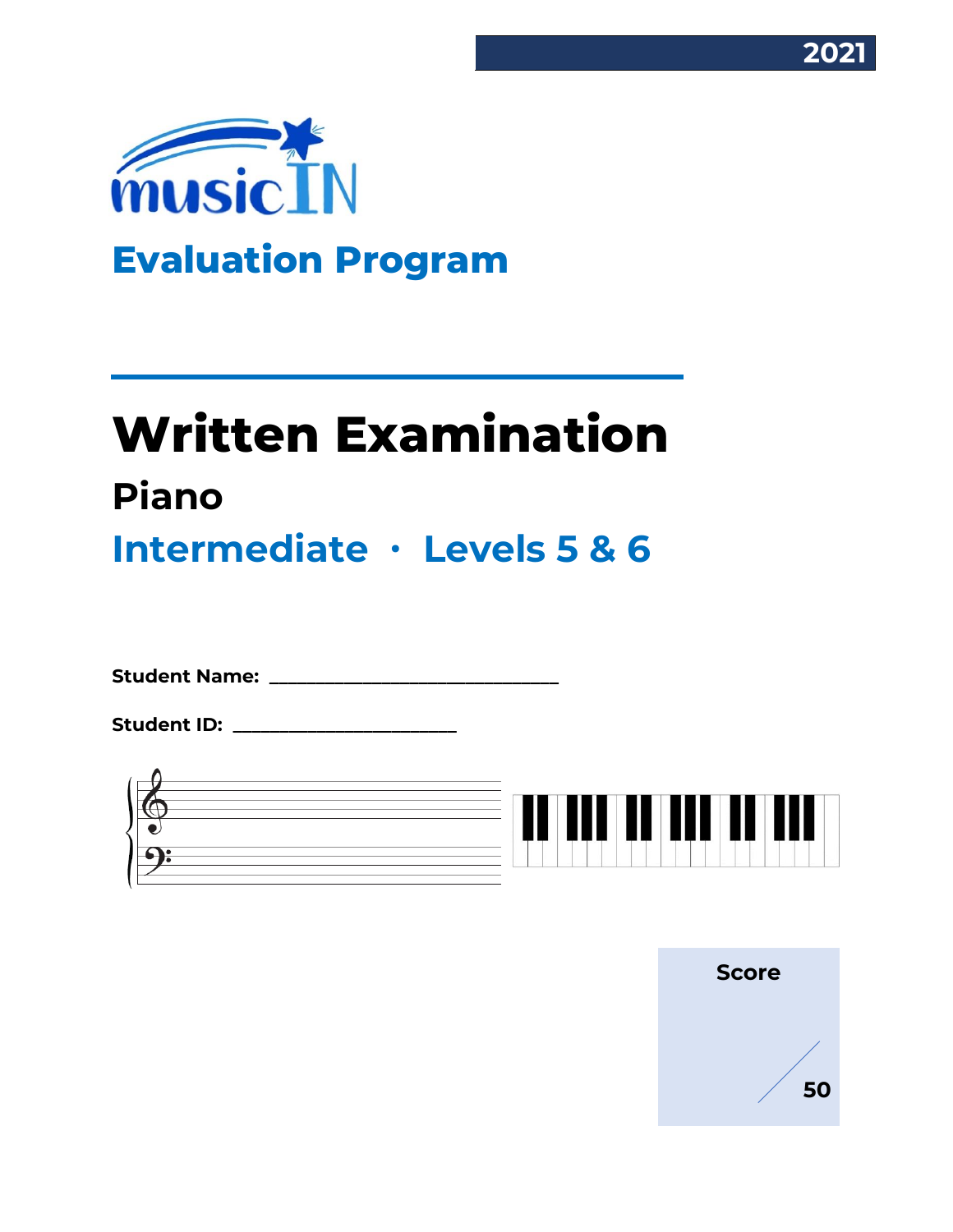Use the piece below to answer the following questions with the most appropriate response.

**Prelude in E minor (Op. 28, No. 4)**

Frédéric Chopin







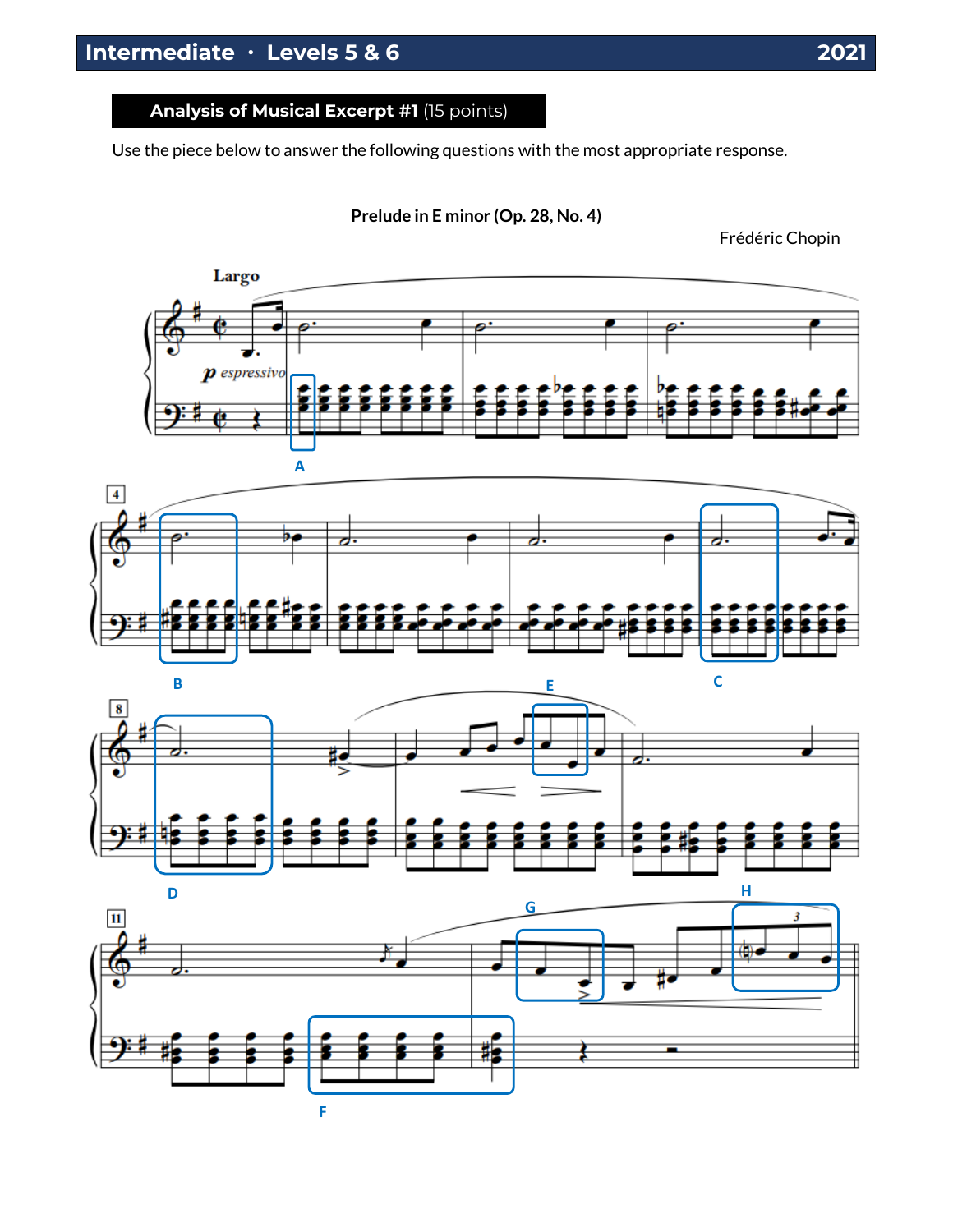| 1. How many beats are there per measure?                                    |                                                                       |                           |                           |  |  |
|-----------------------------------------------------------------------------|-----------------------------------------------------------------------|---------------------------|---------------------------|--|--|
|                                                                             | two                                                                   | three                     | four                      |  |  |
|                                                                             | 2. What is the texture of this piece?                                 |                           |                           |  |  |
|                                                                             | polyphonic                                                            | homophonic                |                           |  |  |
|                                                                             | 3. This piece is in E minor. What is the relative major of E minor?   |                           |                           |  |  |
|                                                                             | <b>E</b> Major                                                        | <b>G</b> Major            | <b>C-sharp Major</b>      |  |  |
|                                                                             | 4. What does <i>espressivo</i> mean in measure 1?                     |                           |                           |  |  |
|                                                                             | play expressively extra quickly                                       |                           | drink espresso            |  |  |
|                                                                             | 5. What scale degree is the first three notes in the RH?              |                           |                           |  |  |
|                                                                             | tonic                                                                 | dominant                  | submediant                |  |  |
|                                                                             | 6. What position is the chord in box A?                               |                           |                           |  |  |
|                                                                             | root position                                                         | $1st$ inversion           | 2 <sup>nd</sup> inversion |  |  |
|                                                                             | 7. What would be the appropriate Roman numeral analysis at box $A$ ?  |                           |                           |  |  |
|                                                                             | $i_4^6$                                                               | $i^{6}$ (or $i_{3}^{6}$ ) | $III6$ (or $III36$ )      |  |  |
|                                                                             | 8. What scale does the bottom note of the LH follow in measures 2-10? |                           |                           |  |  |
|                                                                             | E harmonic minor                                                      | E melodic minor           | chromatic                 |  |  |
|                                                                             | 9. What would be the appropriate lead sheet symbol at box $B$ ?       |                           |                           |  |  |
|                                                                             | Em7 (or E-7)                                                          | E7                        | Emaj7 (or $E\Delta$ 7)    |  |  |
|                                                                             | 10. What would be the appropriate lead sheet symbol at box C?         |                           |                           |  |  |
|                                                                             | Dm7 (or D-7)                                                          | D7                        | Dmaj7 (or $D\Delta$ 7)    |  |  |
|                                                                             | 11. What would be the appropriate lead sheet symbol at box D?         |                           |                           |  |  |
|                                                                             | Dm7 (or D-7)                                                          | D7                        | Dmaj7 (or DA7)            |  |  |
| 12. What is the interval between the two notes in box E?                    |                                                                       |                           |                           |  |  |
|                                                                             | m6                                                                    | M6                        | d6                        |  |  |
|                                                                             | 13. What is the <b>cadence</b> at box <b>F</b> ?                      |                           |                           |  |  |
|                                                                             | authentic                                                             | half                      |                           |  |  |
|                                                                             | 14. What is the <b>interval</b> at box <b>G</b> ?                     |                           |                           |  |  |
|                                                                             | P4                                                                    | M4                        | A4                        |  |  |
| 15. What type of note has the same duration as the notes in box H combined? |                                                                       |                           |                           |  |  |
|                                                                             | quarter note                                                          | half note                 | dotted quarter note       |  |  |
|                                                                             |                                                                       |                           |                           |  |  |

**Further Exploration with Teacher** The chords in the LH are descending ever so slightly. Discuss with your teacher what you think Chopin's intent was here!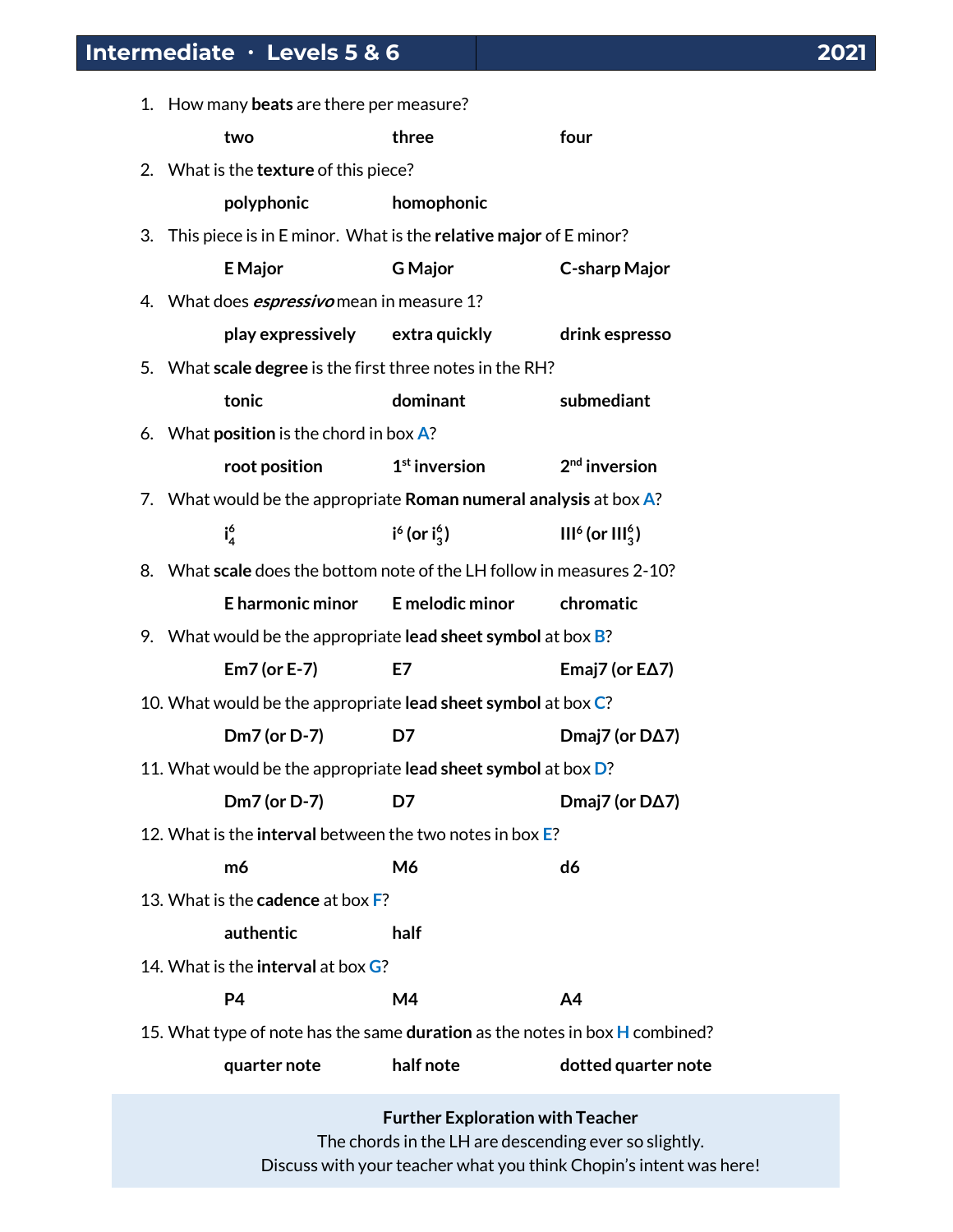### **Analysis of Musical Excerpt #2** (15 points)

Use the piece below to answer the following questions with the most appropriate response.









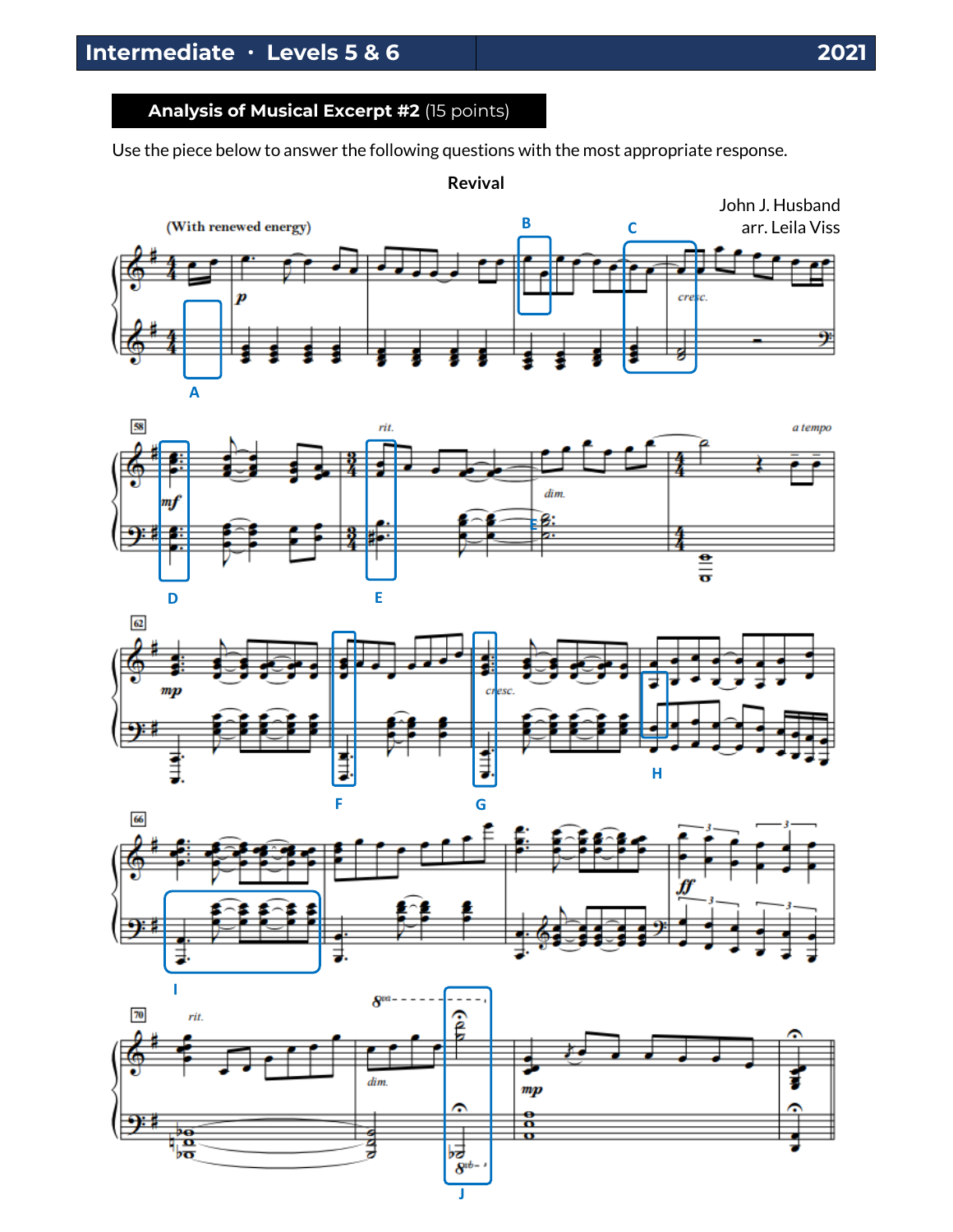| 16. This excerpt is in G Major. What is the parallel minor of G Major?                                                                                    |                                                                         |                       |                           |  |  |
|-----------------------------------------------------------------------------------------------------------------------------------------------------------|-------------------------------------------------------------------------|-----------------------|---------------------------|--|--|
|                                                                                                                                                           | E minor                                                                 | <b>G</b> minor        | <b>B-flat minor</b>       |  |  |
| 17. What is the texture of this excerpt?                                                                                                                  |                                                                         |                       |                           |  |  |
|                                                                                                                                                           | homophonic                                                              | polyphonic            | imitation                 |  |  |
| 18. What would be the appropriate rest value to put in box A?                                                                                             |                                                                         |                       |                           |  |  |
|                                                                                                                                                           | eighth rest                                                             | quarter rest          | sixteenth rest            |  |  |
| 19. What is the <b>interval</b> between the two notes in box <b>B</b> ?                                                                                   |                                                                         |                       |                           |  |  |
|                                                                                                                                                           | Major 6 <sup>th</sup>                                                   | minor 6 <sup>th</sup> | Augmented 6 <sup>th</sup> |  |  |
|                                                                                                                                                           | 20. What type of cadence is in box C?                                   |                       |                           |  |  |
|                                                                                                                                                           | Authentic                                                               | Half                  |                           |  |  |
|                                                                                                                                                           | 21. What lead sheet symbol would be appropriate at box D?               |                       |                           |  |  |
|                                                                                                                                                           | A7                                                                      | Am7 (or A-7)          | Amaj7 (or AM7)            |  |  |
|                                                                                                                                                           | 22. What Roman numeral would be appropriate at box D?                   |                       |                           |  |  |
|                                                                                                                                                           | $ii^7$                                                                  | $IV^7$                | $V^7$                     |  |  |
|                                                                                                                                                           | 23. Which of these lead sheet symbols best describe the chord in box E? |                       |                           |  |  |
|                                                                                                                                                           | <b>Bm7</b> (or B-7)                                                     | B/D#                  | Bm/D#                     |  |  |
|                                                                                                                                                           | 24. What inversion is the chord located in box F?                       |                       |                           |  |  |
|                                                                                                                                                           | root position                                                           | first inversion       | second inversion          |  |  |
|                                                                                                                                                           | 25. What <b>inversion</b> is the chord located in box G?                |                       |                           |  |  |
|                                                                                                                                                           | root position                                                           | first inversion       | second inversion          |  |  |
| 26. What interval separates the two notes in box H?                                                                                                       |                                                                         |                       |                           |  |  |
|                                                                                                                                                           | minor 3rd                                                               | Major 3rd             | diminished 3rd            |  |  |
| 27. Which would be an appropriate lead sheet symbol for the notes in box I?                                                                               |                                                                         |                       |                           |  |  |
|                                                                                                                                                           | Am7/G                                                                   | Cm/A                  | Am7                       |  |  |
| 28. What is the quality of the chord in box J?                                                                                                            |                                                                         |                       |                           |  |  |
|                                                                                                                                                           | minor                                                                   | diminished            | Augmented                 |  |  |
| 29. If there was a <i>subito</i> placed before the ff in measure 69, what would that mean?                                                                |                                                                         |                       |                           |  |  |
|                                                                                                                                                           | gradually louder                                                        | suddenly very loud    | slightly under loud       |  |  |
| 30. If the composer or arranger wanted the performer to play the last two measures of this<br>excerpt gracefully, which of the terms below could be used? |                                                                         |                       |                           |  |  |
|                                                                                                                                                           | vivace                                                                  | con moto              | grazioso                  |  |  |
| <b>Further Exploration with Teacher</b>                                                                                                                   |                                                                         |                       |                           |  |  |

This piece starts in a different key! Explore with your teacher what key it starts in and how it changes to the key of G Major!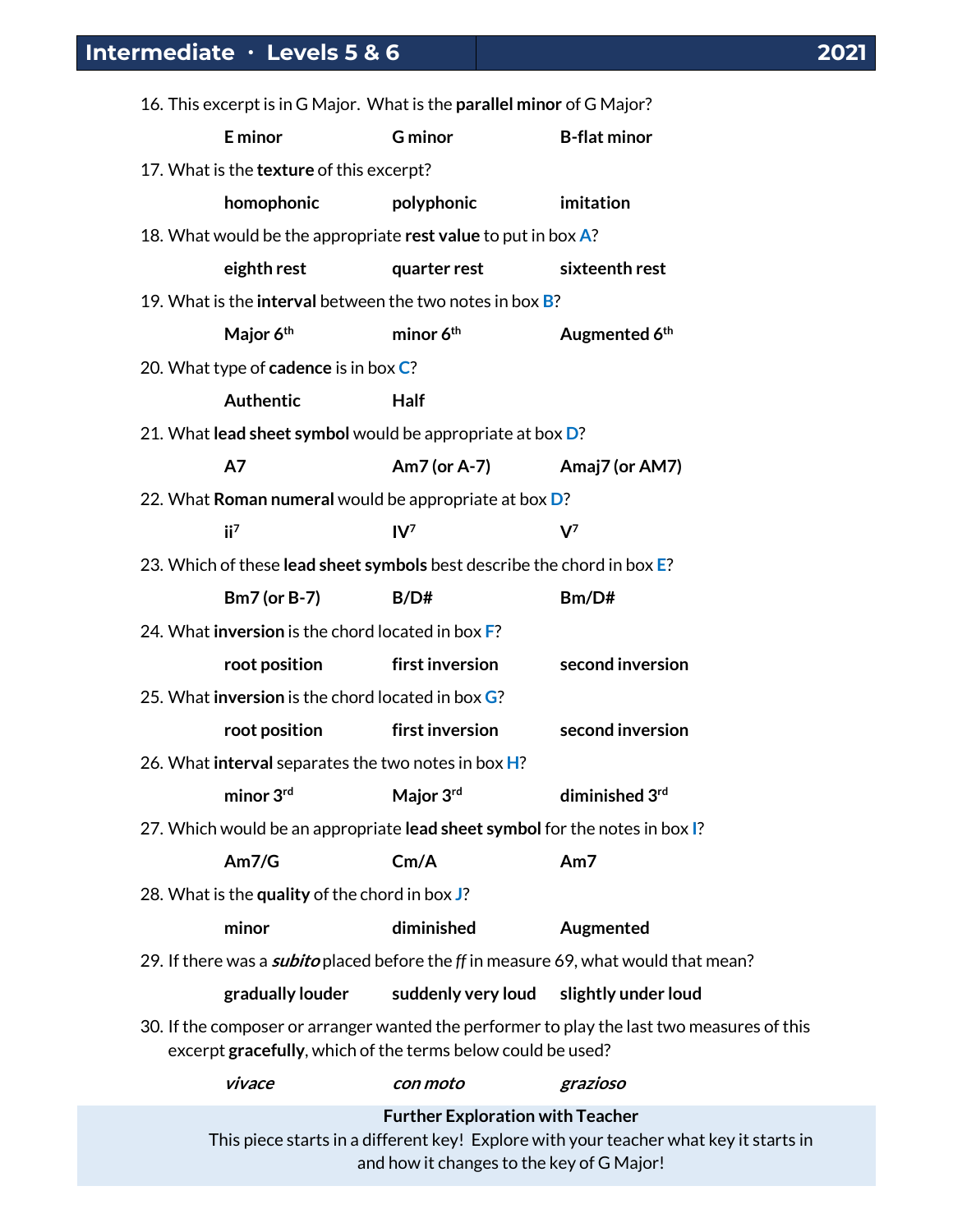## **Music History & Around the World** (10 points)

#### **Western Classical Music History: Composers**

Match the composers with their respective **period**:

31. \_\_\_\_\_\_\_\_\_\_ Johann Sebastian Bach 32. \_\_\_\_\_\_\_\_\_\_\_\_ Dmitry Kabalevsky 33. \_\_\_\_\_\_\_\_\_\_ Joseph Haydn **(A)** Baroque **(B)** Classical **(C)** Romantic **(D)** Modern

#### **Instrument Families: Western Classical**

Match the instruments with their respective **instrument families**:



#### **Around the World**

Match the musical genres with their respective **countries**.

| 37. | Reggae                 |
|-----|------------------------|
| 38. | Mbube "Lion"           |
| 39. | Jingju "Beijing Opera" |
| 40. | Samba                  |
|     |                        |

| (A) Argentina    |
|------------------|
| (B) Brazil       |
| (C) China        |
| (D) Jamaica      |
| (E) Mexico       |
| (F) South Africa |